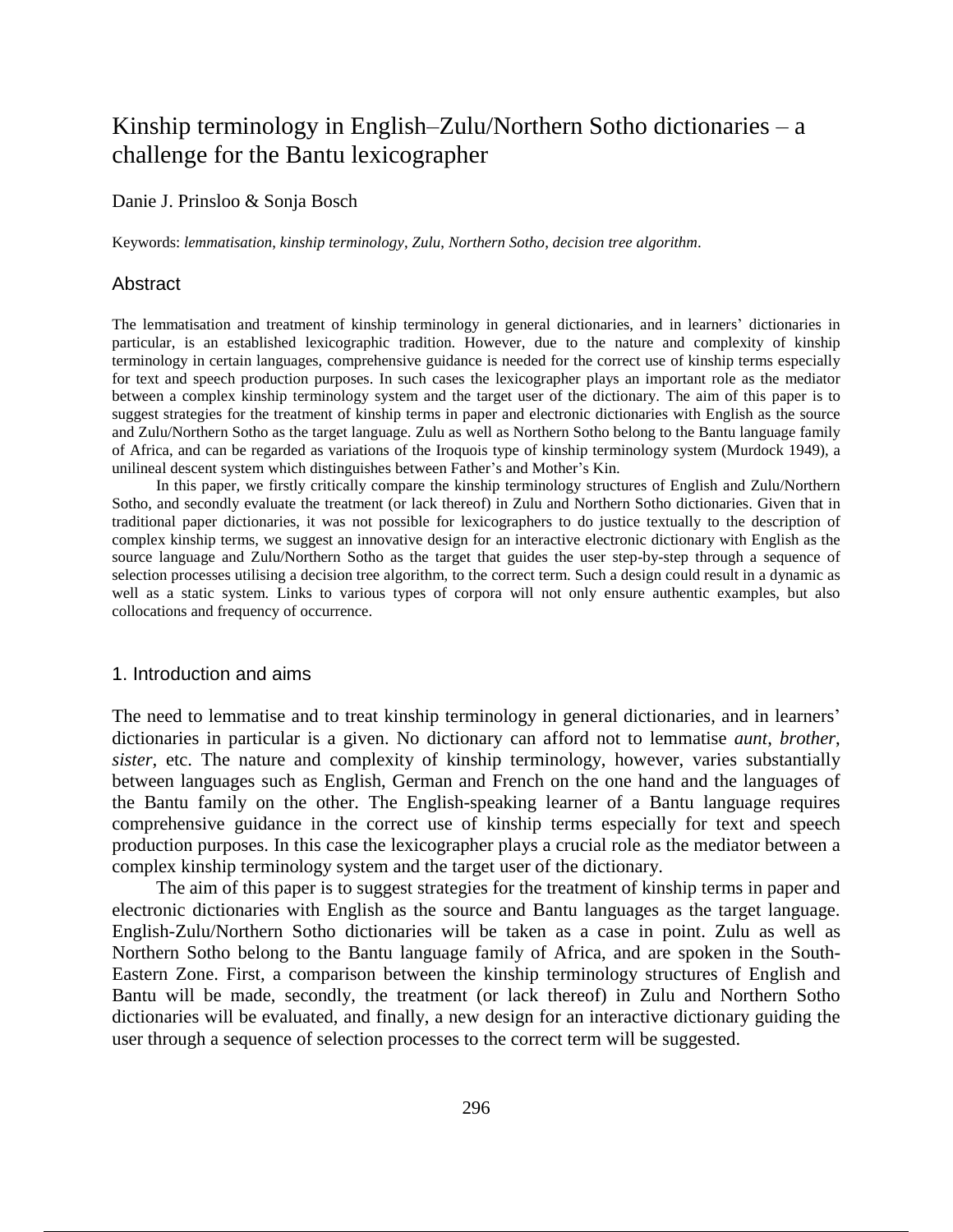2. Methods, conventions and description of kinship structures in Zulu and Northern Sotho

The most prevalent classification of kinship terminology is that of Murdock (1949), who distinguished six broad types of general principles. These types are not regarded as exact blueprints for all terminology systems, however, the type with which the Bantu kinship structures correlate most closely, is the Iroquois system (de Beer et al. 1994:122). Some of the Iroquois principles reflected in the kinship terminology of Zulu and Northern Sotho are the following: a single term is used for two or more types of relatives, for example, the father's brothers are classified as fathers and the mother's sisters as mothers. Similarly, the children of the father's brothers and the mother's sisters can be addressed as brother and sister.

From an early age, a child speaking a Bantu language learns that a certain code of conduct towards relatives serves as guideline in interpersonal relationships. Such guidelines are related to the relevant kinship terminology. For instance, a person may, over and above his/her mother and father, have other mothers and fathers, for example in Zulu *ubabamkhulu* literally means 'big father' and refers to 'father's elder brother', while *ubabomncane* with the literal meaning 'small father' refers to 'father's younger brother'. In the case of societies that calculate descent in a unilinear way, the father's sister is often called *ubabekazi* 'female father' while the mother's brother is often called *umalume* 'male mother' in Zulu.

It should be noted that due to scarceness of dictionaries for African languages a single dictionary almost exclusively has to serve the needs of L1 and L2 users. For the purposes of this discussion we therefore do not distinguish between L1 and L2 dictionary users.

# 3. Complexity of Kinship terminology in Bantu

A family tree as illustrated in the *Macmillan English Dictionary* (MED) can be regarded as a structure of comprehensible complexity. This simply means that although it is complicated the extent for the learner is such that it can be lexicographically handled by means of sufficient lemmatic treatment of each of the relationships, for example a dictionary article for the lemma, etc. As in the case of for example fruits, vegetables, animals, etc. we believe it is good lexicographic practice to combat the decontextualisation resulting from an alphabetical ordering of lemmata by providing a plate, list, tree, etc. of the entire family tree in an appropriate place in the dictionary. This, for example was done in MED where kinship terms are treated in the dictionary article of the lemma and cross-referred to a dictionary internal address, a family tree.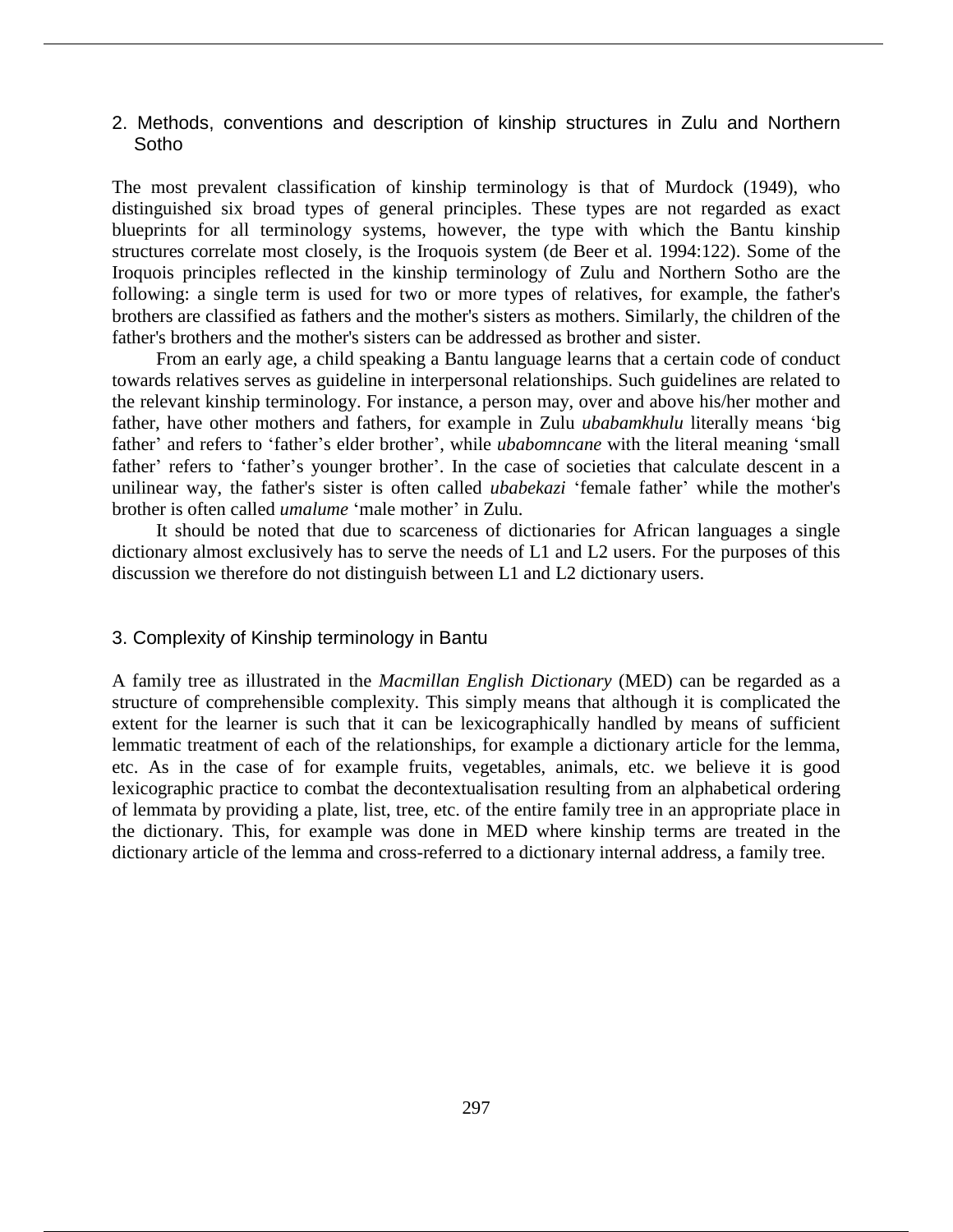

**Figure 1.** Family tree in MED (2007:502).

The family/relatives of EGO, Sylvia, in this case, is/are given and even illustrated by pictures reflecting relative age (children, young people, young adults and the elderly). Equal signs indicate a husband-wife relation and horizontal and vertical lines the relationship with EGO. All these conventions are appropriate and on the level of the target users of this dictionary, that is advanced learners of English. In comparison the family tree of Bantu languages, see Appendix, however, is extremely complex and cannot merely be handled in this way.

Complexity of kinship relations in Bantu lies on two levels. On the one hand it is true that some examples of complexity correspond to the gender neutral nature of English *cousin* and different generations in Dutch *neef,* and that such under-specification in which only a fraction of the biological distinctions are expressed by linguistic means, does not differ from non-Bantu languages. One could for instance argue that *cousin* could be further specified and described as a child of one's uncle or aunt and a distinction can be made between first cousin, second cousin, etc. in any language. In Bantu languages, on the other hand, in addition to such generic descriptions, for example, cousin or first cousin, specific and unique kinship terms exist for each of the relations, and that constitutes the core of the complexity of the Bantu system.

First, it is a much more complex system with distinction in terminology depending on the age of the person, for example father's older brother is called *ramogolo* and his younger brother *rangwane* in Northern Sotho. Secondly, distinctions are often based on the gender (male or female) of the speaker. For example, the father-in-law is called *ubabezala* by a Zulu-speaking woman, while the father-in-law is called *umukhwe* or *umkhwekazi* by a Zulu-speaking man, who also calls his mother-in-law *umkhwekazi* (Krige 1965:367). Thirdly, the same term can be used for people not belonging to the same generation, for example *rakgadi* is used in Northern Sotho to refer to father's older sister but also to father's brother's daughter. Fourthly, there are many instances where no distinction is made with regard to gender, for example *ugogo* (ancestor, great grandparent) and *ukhulukulwane* (great-great grand parent). This complexity is reflected for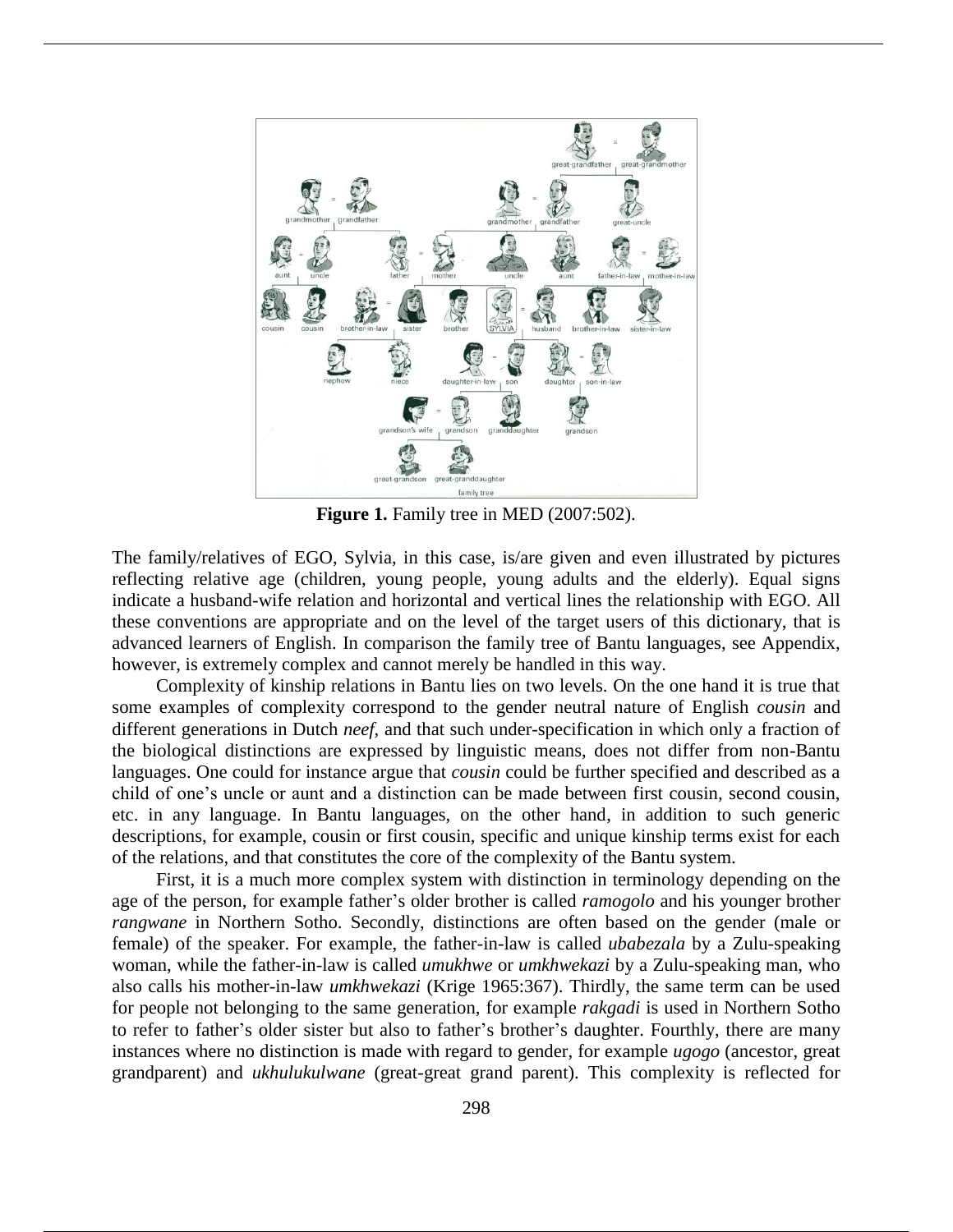example in the Northern Sotho kinship system that has a total number of 56 terms used by a man and his wife to refer to their parents, grandparents and great grandparents.

# 4. Equivalent relations

There are frequent instances where a suitable translation equivalent is not available. In most cases they do not constitute instances of referential gaps (the referent of a lexical item from language A is unknown to the speakers of language B) since the basic kinship structures of English, Zulu and Sotho are the same. However, a substantial number of lexical/linguistic gaps (users are familiar with a certain concept but one or more languages do not have a word to refer to it) occurs and have to be treated by means of surrogate equivalents in the form of glosses and paraphrases. Such lexical gaps can vary from reasonably basic, for example for *malome* 'my maternal uncle', to more diverse instances such as *kgaetšedi* 'younger sister of a brother or younger brother of a sister'.

#### 5. Evaluation of current dictionary articles

Deficiencies in the treatment of kinship terminology are mainly twofold: kinship terms are either not lemmatised and treated, or they are incomplete and reflect a number of inconsistencies. Consider, for example, Doke et al. (2005:167) where father-in-law is given as: *umnawe, ubabezala, umukhwe*. In this particular article it is not specified that *umnawe* refers to the parentin-law of one's son or daughter; that *ubabezala* refers to my father-in-law when a woman is speaking, and that *umukhwe* refers to my father-in-law when a man is speaking. The forms indicating father-in-law of the second and third person are not listed at all, that is (when a woman is speaking) *uyihlozala, uyisezala*. The article of mother-in-law in Doke et al. (2005:301), on the other hand, is complete: "… (i) (of woman) my: umamezala (1a); thy: unyokozala (1a); her: uninazala (1a). (ii) (of man) umkhwekazi (1)."

In Dent and Nyembezi (1969) the discrepancy between the treatment of terms such as uncle and aunt is conspicuous:

"**uncle** (n) ubaba (my); uyihlo (your); uyise (his, her); umfowabo kababa (paternal u.); umalume, unyokolume, uninalume (maternal u.)." "**aunt** (n) umamekazi; ubabekazi."

In the latter article, the context of usage has been omitted altogether.

# 6. Interactive electronic dictionary linked to a corpus

To date, especially in paper dictionaries, it was not possible for lexicographers to do justice textually to the description of kinship terms by going much beyond the standard lexicographic devices such as exhaustive treatment of the lemma and a variety of cross-references to lists and trees of kinship terms and structures elsewhere in the dictionary to guide their target users. In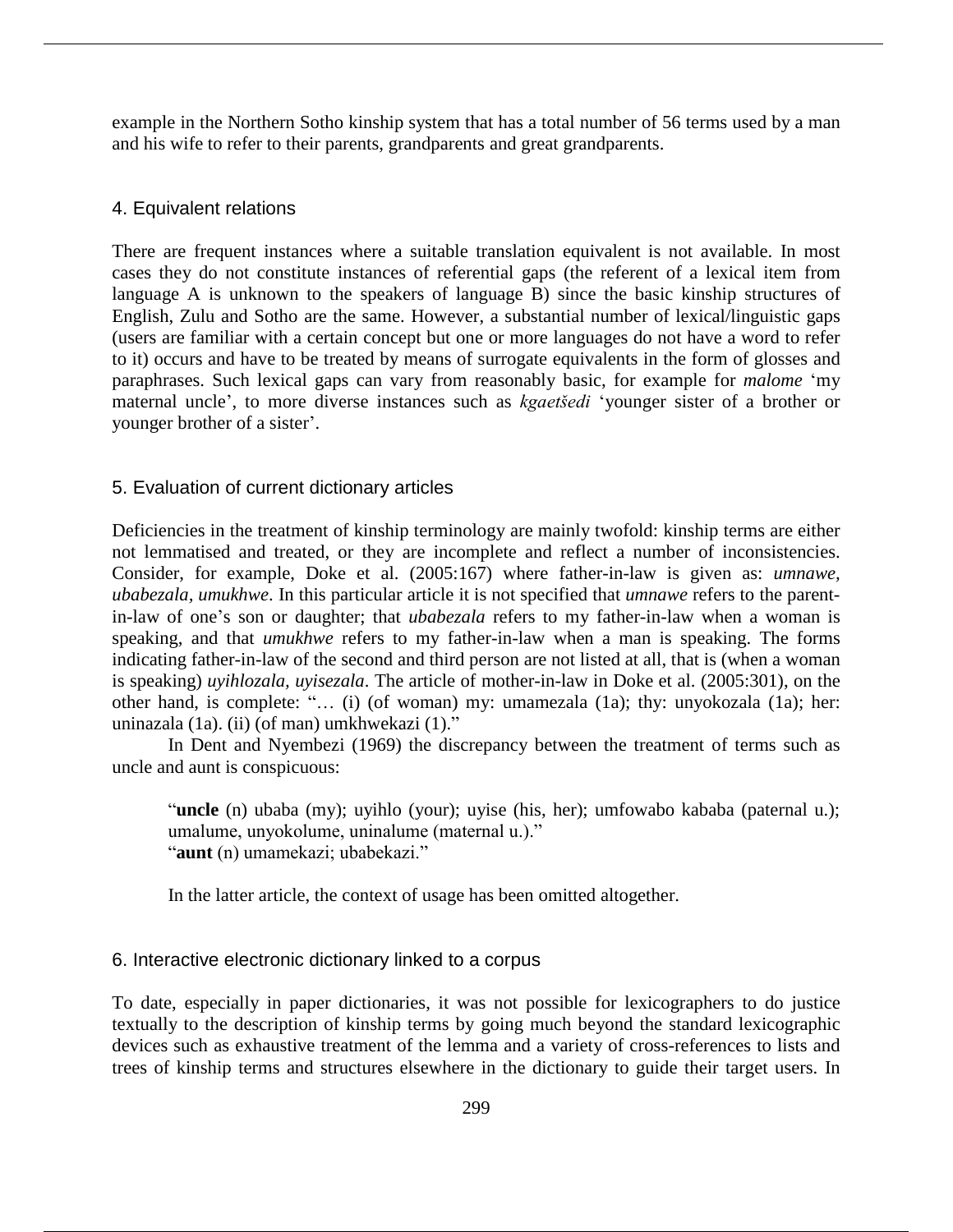real complicated cases reference to dictionary external sources is often utilized. Viewed from a negative angle it means that the lexicographer surrenders the user to the mercy of a grammar book which can be very user-unfriendly or time consuming for him/her to find the right information by having to read entire sections of grammatical descriptions. It thus boils down to a strategy where the user has to study the entire structure instead of being guided through the structure to the required information. We believe that an interactive and dynamic electronic dictionary aimed at text production could guide the user in innovative ways, especially in respect of difficult, complicated or confusing issues such as kinship terminology. Guidance could be in the form of graphical trees or procedural boxes (Prinsloo et al. 2011). The lexicographer could even present more than one system to the target users: a static and a dynamic alternative. In terms of the Function Theory, e.g. (Tarp 2008) the static system could fulfil the cognitive needs and the dynamic alternative could address the communicative need of the target users. Both systems should preferably be tested by usability and user preferences. What is suggested here is a procedure of step-by-step guidance to productive use through a selection process utilising a decision tree algorithm. For example, the target user wants to look up the Northern Sotho equivalent for *aunt*. For English it would be rather straightforward for the lexicographer to give the required information, for example as in the MED "the sister of your mother or father, or the wife of your uncle". Consider the following example of guiding the user towards correctly addressing or referring to his/her aunt:

Level 1 selection boxes: Point of departure your own gender: male or female

Level 2 selection boxes: Point of departure: address the person or refer to him/her

Level 3 selection boxes: Choose the person's position in the family tree: eldest, older, younger, youngest, etc.

Levels 4, 5 (and lower) selection boxes: Additional information: zooming out to other kinship sub-trees or even the main tree, additional information about the target term or different uses of the target term.

Consider the following example of the actual envisaged step-by-step guidance, through a selection process by the user to correctly address his father's older sister:

| Level 1          |             |
|------------------|-------------|
| I am a boy $ X $ | 1 am a girl |

I want to speak **to** my aunt |\_\_| I want to speak **about** my aunt |X||

Level 2

| Level 3                |   |                        |  |
|------------------------|---|------------------------|--|
| My aunt is:            |   |                        |  |
| My father's:           |   | My mother's:           |  |
| Older sister           | X | Older sister           |  |
| Younger sister         |   | Younger sister         |  |
| Older brother's wife   |   | Older brother's wife   |  |
| Younger brother's wife |   | Younger brother's wife |  |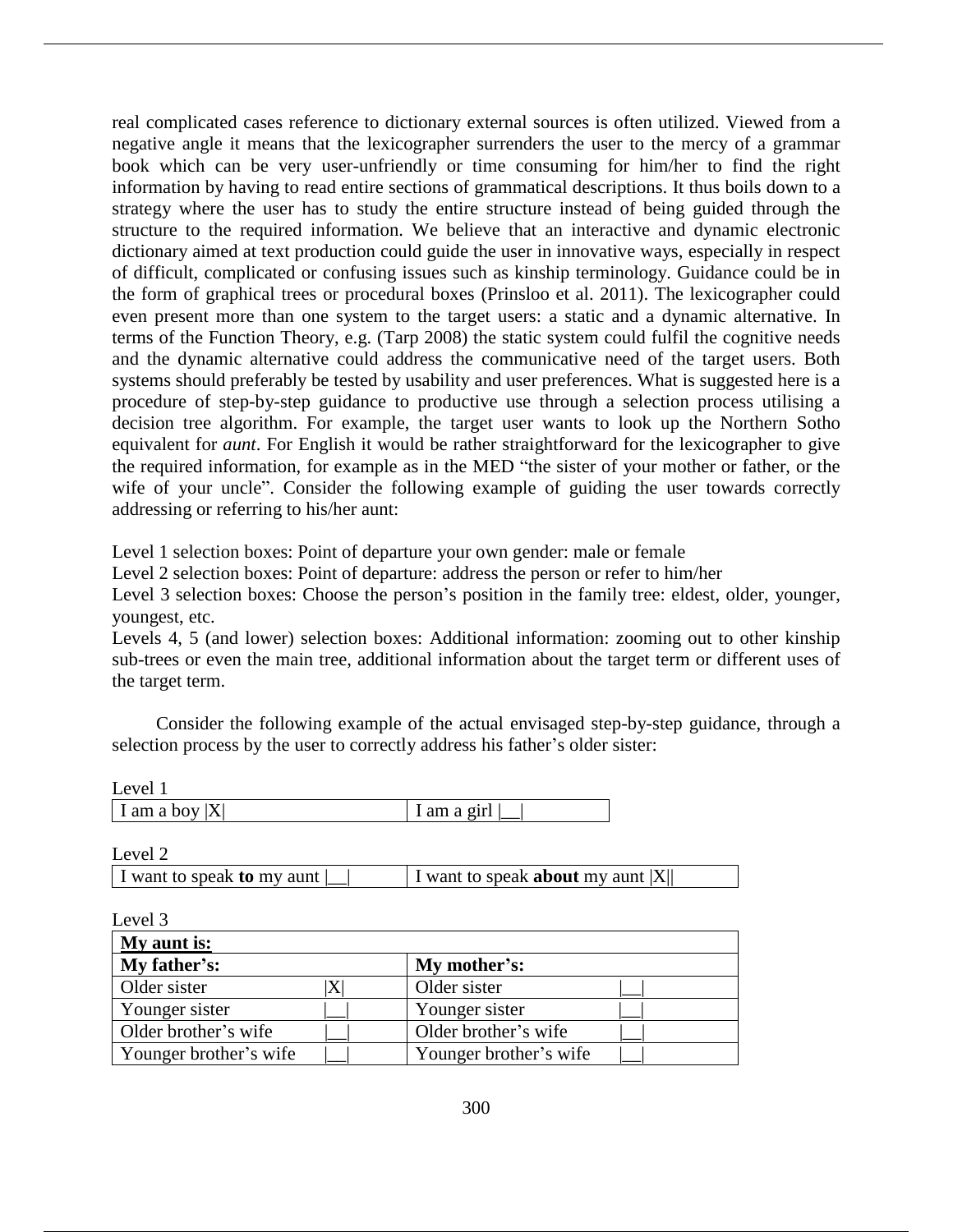| Level 4                                                                |  |
|------------------------------------------------------------------------|--|
| <b>MY FATHER'S OLDER SISTER</b>                                        |  |
| Rakgadi                                                                |  |
| Rakgadi yo mogolo                                                      |  |
| Click here for:                                                        |  |
| Additional information on a man's father's brothers and sisters        |  |
| Additional information on a man's wife's father's brothers and sisters |  |
| Additional information: on kinship relation trees                      |  |
| Other relations using Rakgadi                                          |  |

Level 5

| <b>OTHER RELATIONS USING RAKGADI</b>                       |  |  |  |  |
|------------------------------------------------------------|--|--|--|--|
| My father's older brother's <b>daughter</b> :              |  |  |  |  |
| Rakgadi e ka ba morwedi wa ramogolo                        |  |  |  |  |
| 'Rakgadi can be the daughter of my father's elder brother' |  |  |  |  |
|                                                            |  |  |  |  |
| My father's younger brother's <b>daughter</b> :            |  |  |  |  |
| Rakgadi e ka ba morwedi wa rangwane                        |  |  |  |  |

'Rakgadi can be the daughter of my father's younger brother'

Links to corpora can include raw text corpus data for additional authentic examples, processed corpora to indicate typical collocations, idioms and frequency of occurrence. Links could also be provided to terminology lists which could include tree structures, comparisons with other languages as well cultural differences.

# 7. Conclusion

Kinship terminology structures in Bantu languages differ remarkably from their counterparts in a language such as English, and therefore call for unique treatment in English-Zulu/Northern Sotho dictionaries. The core of the complexity of the Bantu system is constituted by the fact that, in addition to generic descriptions such as cousin or first cousin, specific and unique kinship terms exist for each of the relations. First, there is a distinction in terminology depending on the age of the person; secondly, distinctions are often based on the gender (male or female) of the speaker; thirdly, the same term may be used for persons belonging to different generations; and lastly, there are many terms which do not distinguish gender. An example of this complexity is the Northern Sotho kinship system that boasts a total number of 56 terms used by a man and his wife to refer to their parents, grandparents and great grandparents.

Against the background of these vastly different kinship terminology structures of English and Bantu, we focus on lexicographical challenges experienced with the treatment - either incomplete or inconsistent - or a total lack of treatment or lemmatisation of kinship terms in English-Zulu/Northern Sotho dictionaries. Given that in traditional paper dictionaries, it was not possible for lexicographers to do justice textually to the description of complex kinship terms, we suggest an innovative design for an interactive electronic dictionary with English as the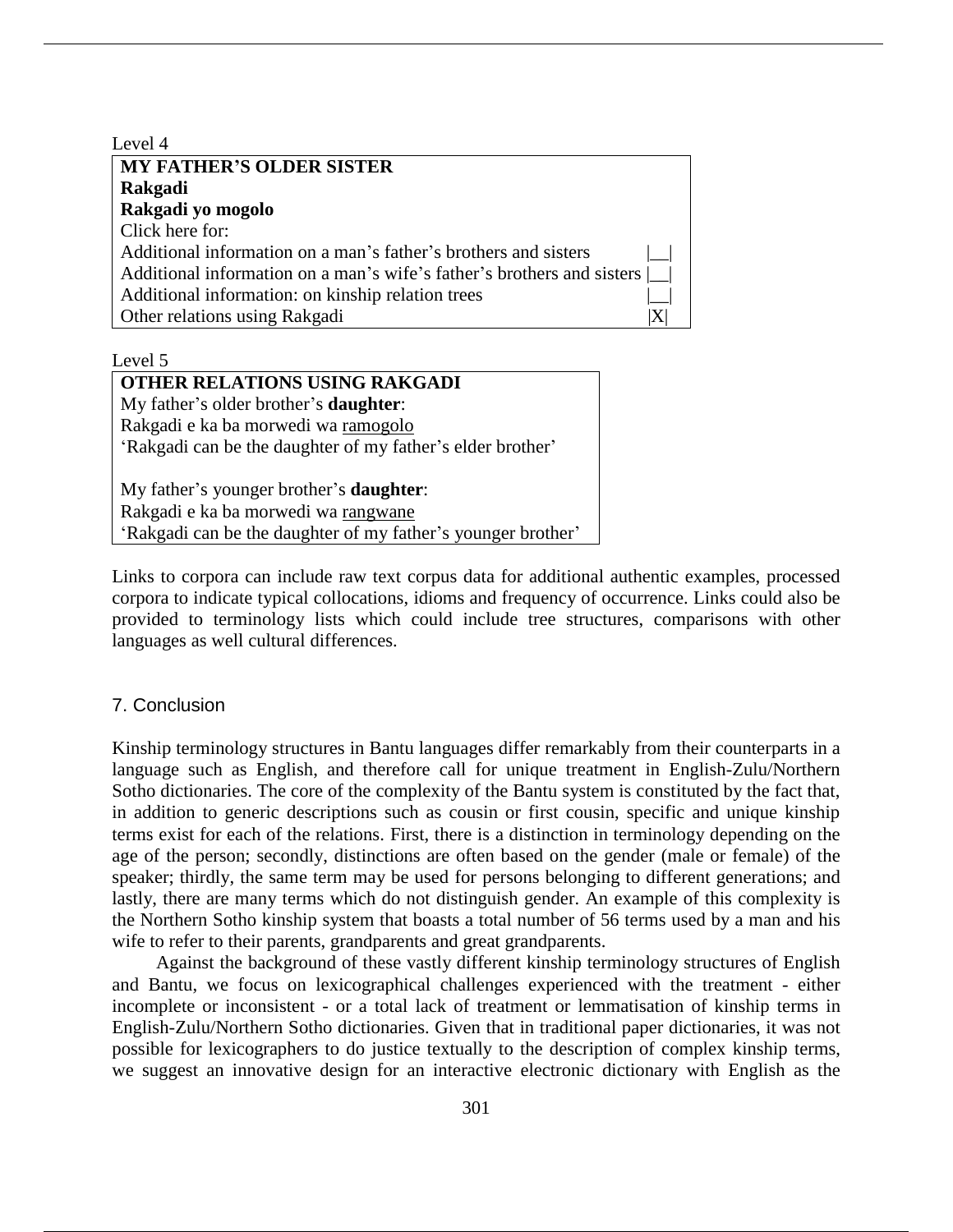source language and Zulu/Northern Sotho as the target that guides the user through a sequence of selection processes, utilising a decision tree algorithm, to the correct term. Such a design could result in a dynamic as well as a static system. Links to various types of corpora will not only ensure authentic examples, but also collocations and frequency of occurrence.

Hopefully the framework for the design of an interactive and dynamic electronic dictionary dealing with complex kinship terminology, as outlined in this paper, will set the stage for further research on complex kinship relations in other related languages.

# References

### **A. Dictionaries**

- **Dent, G. R. and C. L. S. Nyembezi 1969.** *Scholar's Zulu Dictionary*. Pietermaritzburg: Shuter and Shooter.
- **Doke, C. M., D. M. Malcolm, J. M. A. Sikakana and B. W. Vilakazi 2005.** *English-Zulu, Zulu-English Dictionary.* Johannesburg: Witwatersrand University Press.
- **Rundell, M. (ed.) 2007.** *Macmillan English Dictionary for Advanced Learners*. (Second Edition.) Oxford: A&C Black Publishers. (MED)

#### **B. Other literature**

- **De Beer, F. C., D. Costello and G. H. Maree 1994.** *Socio-cultural Anthropology*. *Only study guide for SKA100-V.* Pretoria: University of South Africa.
- **Krige, E. J. 1965.** *The Social System of the Zulus*. Pietermaritzburg: Shuter and Shooter.

**Murdock, G. P. 1949.** *Social Structure*. New York: Macmillan.

- **Prinsloo, D. J., U. Heid, T. Bothma and G. Faaß 2011.** 'Interactive, dynamic electronic dictionaries for text production.' In I. Kosem and K. Kosem (eds.) *Electronic lexicography in the 21st century: New applications for new users. Proceedings of eLex 2011. 10-12 November 2011. Bled, Slovenia*. Ljubljana: Trojina, 215–220. http://www.trojina.si/elex2011.
- **Prinsloo, D. J. and J. J. Van Wyk 1992.** 'Verwantskapsterminologie van die Noord-Sotho.' *South African Journal of Ethnology* 15.2: 43‒58.
- **Tarp, S. 2008.** *Lexicography in the borderland between knowledge and non-knowledge: general lexicographical theory with particular focus on learner's lexicography*. Tübingen: Niemeyer.